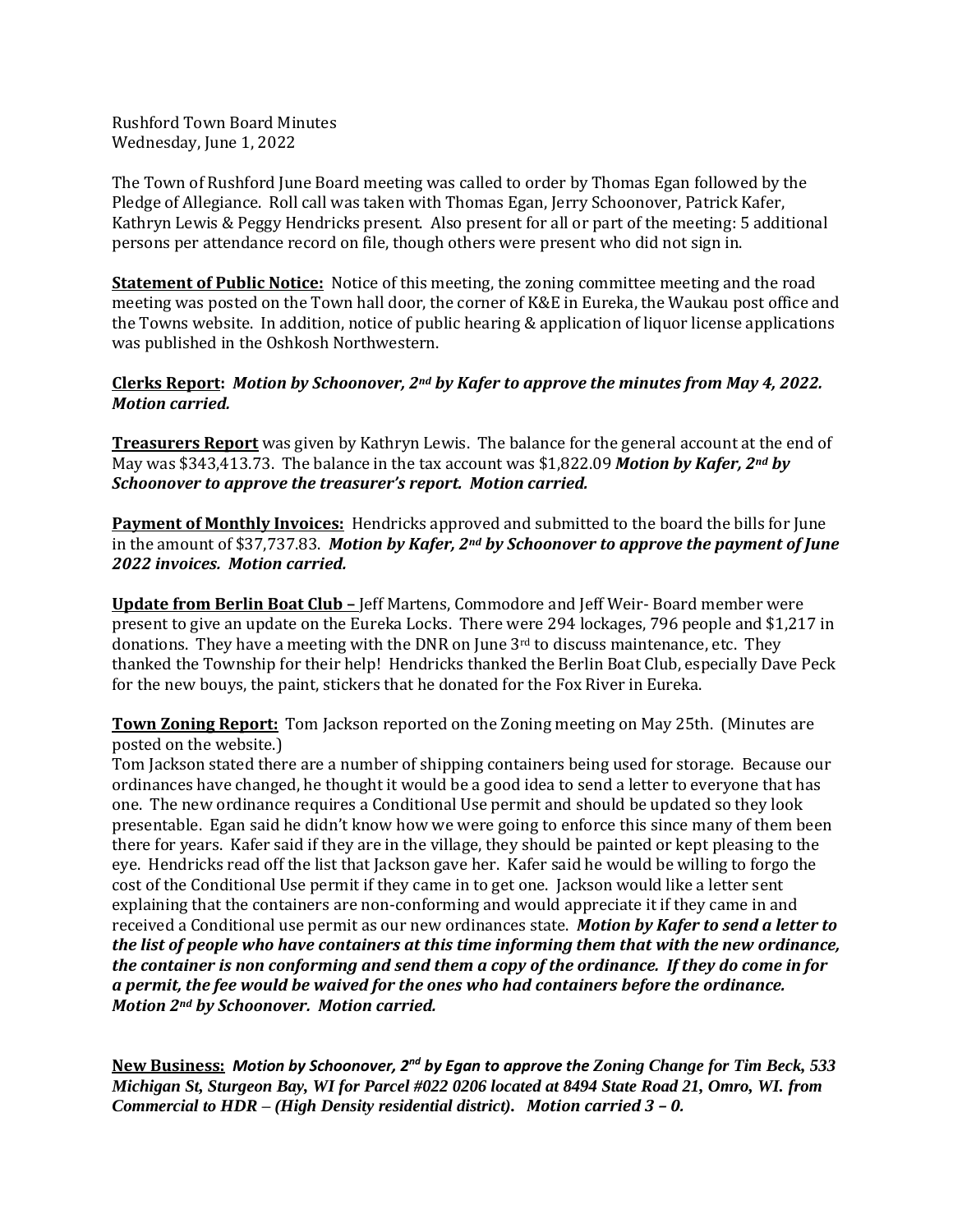*Motion by Schoonover, 2nd by Kafer to approve "Class B" Beer & "Class B" Liquor license pending payment to:*

*Ron K and Marilyn Fink, 7755 County K, Omro WI for: Trail Inn, 2664 State Rd 116, Waukau, WI 54980*

*Renee Smith & Raymond Smith, 2312 Bradley Rd, Pickett, WI 54964 R & R Smith LLC, Shamrock Pub & Grub, 7431 State Rd 91, Waukau, WI 54980*

*Agent Patrick Kafer, 8922 Eureka Lock Rd, Omro, WI 54963 Eureka PM LLC, Farmstead Saloon, 3083 County Road E, Eureka, WI 54963*

*Bill & Andrea Rew, 3098 Spring St, Eureka, WI 54963 Rews Roadside LLC, Rews Roadside, 3092 County Road E, Eureka, WI 54963*

*Director Jay Hessenius, 1072 Wrightswill Beach, NC 28480 Eureka Landings Bar & Grill LLC, Eureka Landings Bar & Grill, 3114 Liberty St, Eureka, WI 54963 Motion carried 3 – 0.*

*Motion by Kafer, 2nd by Schoonover to approve a Class B (Wine Only) winery license & "Class B" Beer for Shane R Coombs & Laurel L Coombs, 4324 Springbrook Lane, Omro, WI, Rushford Meadery & Winery LLC, 8389 Liberty School Road, Omro, WI 54963. Motion carried 3 – 0.*

Hendricks stated that the Town received \$2,880.95 in a recycling grant.

**Discussion on Town hall maintenance/needs:** Hendricks stated that the plastic housing for the ground lamp that lights up the flag is broke. Kathy Lewis said that our paper cutter was broke and asked if we could purchase a new one.

**Discussion on Town Maintenance:** Freuends and the County have been working on the roads. Ripon Truck will be mowing the town roads.

#### **Building Reports:**

Jeff Sperger, 4465 Rushford Ave, Omro, WI 54963 Metal building, concrete cattle yard, 3 sided 20'x48' Built by Kettlewell concrete/ Forrest builders \$93,700 5-10-2022

Julie Henke, 2879 Morrow Rd, Omro, WI 54963 Roof Installation by Overhead Solutions Parcel #022 07550101 \$12,240 5-4-2022

Jeremy Wagonor, 7323 Old Mill Road, Omro, WI Garden shed by Lakeshore Mini Bards, 14'x24', wood floor, metal siding Parcel #022 1457 \$11,000 4-28-2022